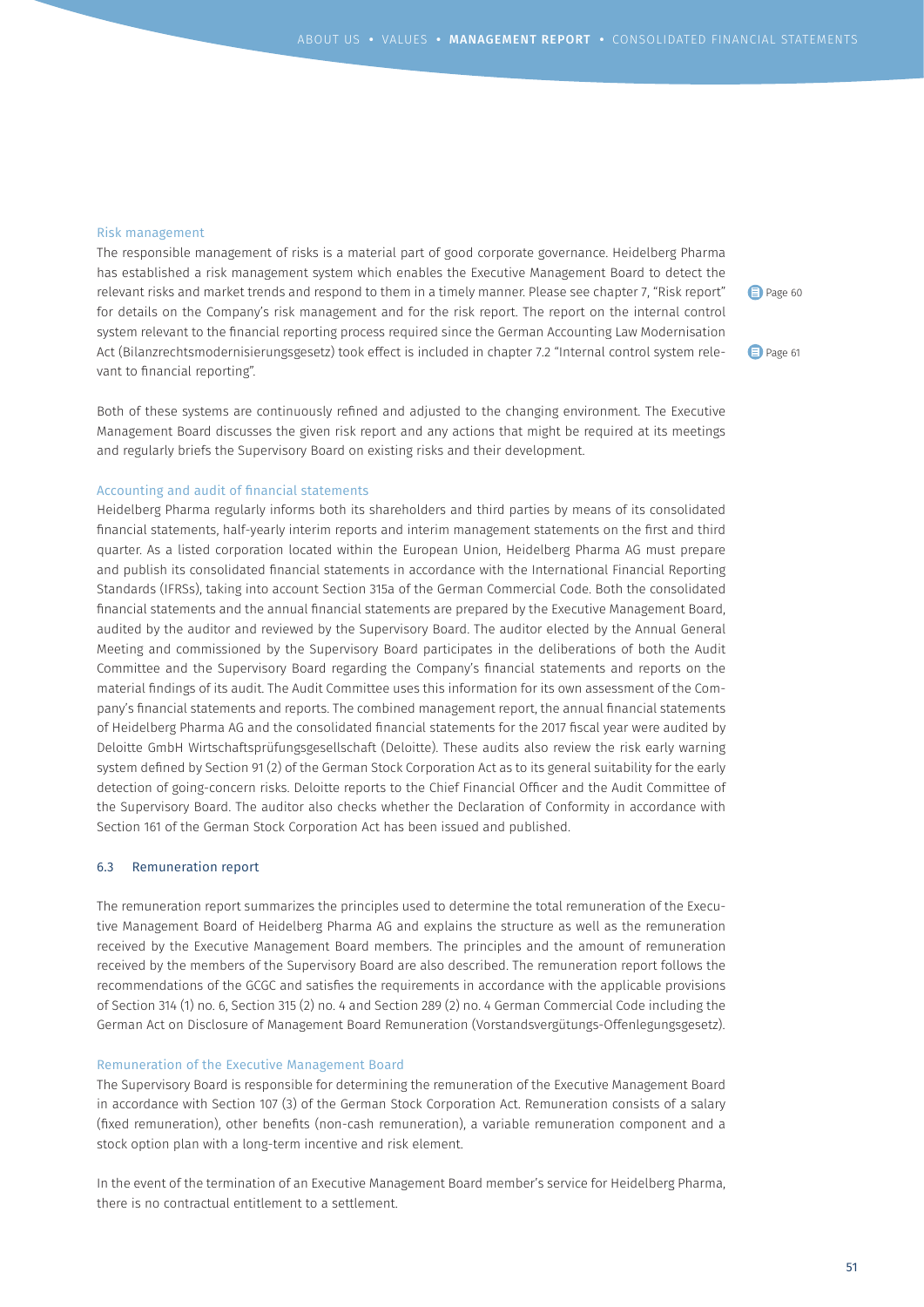## Salary and benefits

The annual salary of members of the Executive Management Board is determined for the term of office and paid in equal amounts over 12 months. These salaries take into account the financial position of Heidelberg Pharma AG and the level of remuneration paid by competitors.

In addition to a salary, Dr. Schmidt-Brand receives the following benefits: Under the director's contract, Heidelberg Pharma Research GmbH makes payments into a defined-contribution, reinsured pension plan. The amount paid was €10,567 in 2017 (previous year: €10,567). Payments were also made into a pension fund; an amount of €2,688 (previous year: €2,688) was expensed for this in the reporting period.

No non-cash benefits were granted to Professor Pahl within the context of a pension in the fiscal year ended. Prior to Professor Pahl's appointment to the Executive Management Board, €738 was spent on a company pension plan for him that, as agreed, was financed by Heidelberg Pharma.

In addition, company cars were made available to Dr. Schmidt-Brand and Professor Pahl for the entire fiscal year. The value of this benefit in 2017 was €9,369 for Dr. Schmidt-Brand (previous year: €781) and €10,140 for Professor Pahl (previous year: €10,140).

No further benefit obligations exist towards the members of the Executive Management Board.

#### Variable remuneration

Variable remuneration is contingent upon the achievement of personal targets and Heidelberg Pharma's performance targets. The performance-based remuneration of the members of the Company's Executive Management Board is primarily tied to the corporate goals of Heidelberg Pharma and refers to achieving defined milestones, securing additional funding through (e.g.) license agreements and share performance.

Dr. Schmidt-Brand receives a maximum annual bonus of €80 thousand for his work as a member of the Executive Management Board of Heidelberg Pharma AG and as Managing Director of Heidelberg Pharma Research GmbH. This represents 37% of his fixed salary (previous year: 37%). In the fiscal year now ended, Dr. Schmidt-Brand was paid a bonus of €80 thousand for the 2016 fiscal year.

Professor Pahl's annual bonus is capped at €75 thousand after his contract was amended and extended during the fiscal year. This equals 38% of his new fixed salary (previous year: 45% of his fixed salary at the time). In the fiscal year now ended, Professor Pahl was paid a bonus of €44 thousand for the 2016 fiscal year.

#### Remuneration component with incentive and risk features

This remuneration component is based on the 2011 Stock Option Plan adopted by the Annual General Meeting on 18 May 2011. Up to 346,924 stock options (30% of the total volume) may be granted to the members of the Executive Management Board thereunder. This authorization remained in effect until 1 July 2016. The stock options may only be exercised when they have vested after four years and the performance target has been achieved. In order for the performance target to be achieved, the price of Heidelberg Pharma's share on the ten trading days preceding the onset of the respective exercise period must exceed the exercise price by a minimum of 20% as well as surpass the gains of the TecDAX during the maturity of the given stock option.

Taking into account a capital reduction completed in 2014 at a ratio of 4:1 for the issue in March 2012 (Tranche 1), four stock options entitle the holder to the acquisition of one no par value bearer share of Heidelberg Pharma AG at an exercise price of €3.53. As a result, the conversion price for one share is €3.53 x 4 = €14.12. The reference price is €3.53 + 20% x €3.53 = €4.24. This does not affect the issue of Tranche 2 in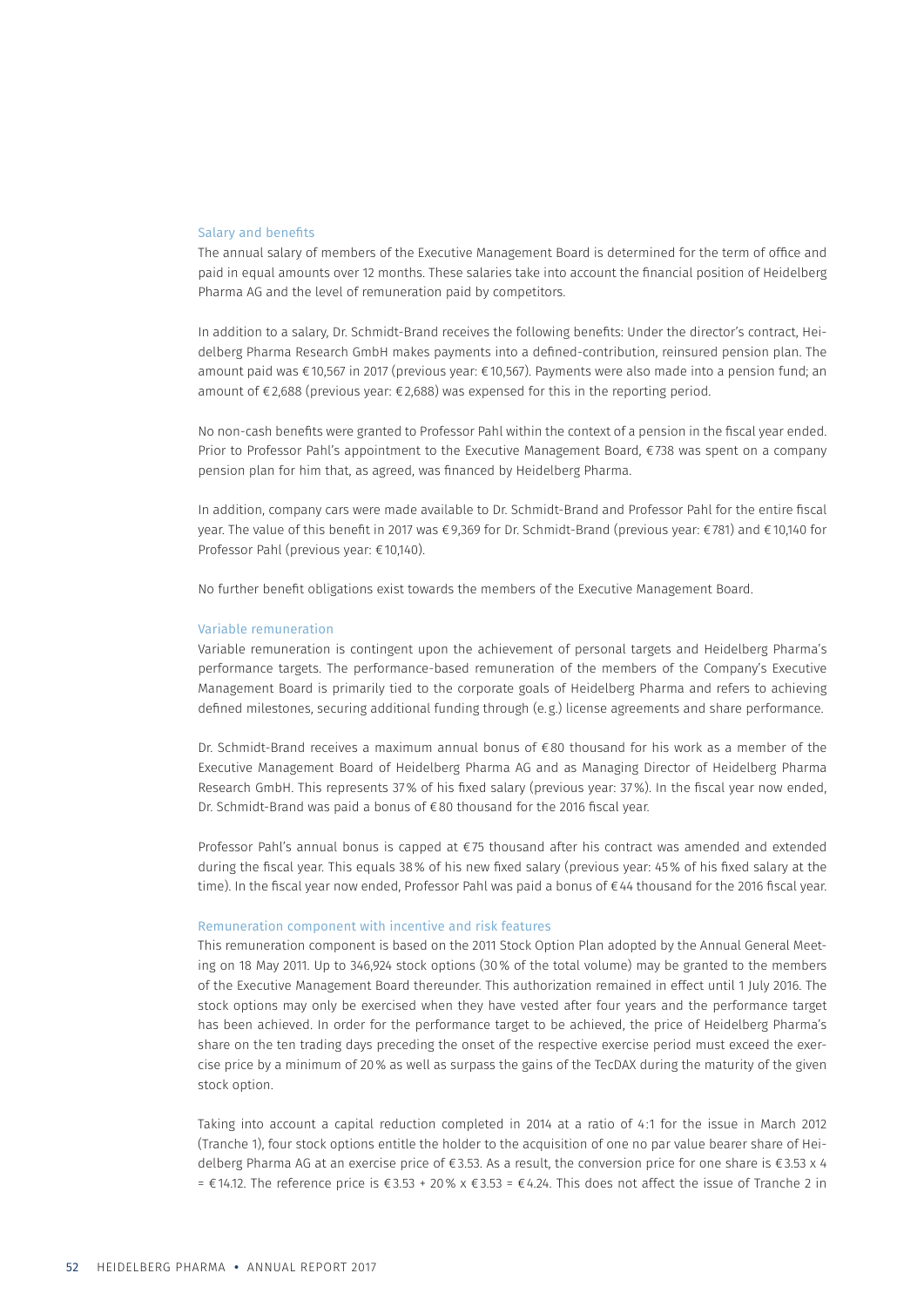June 2016 because it took place after the capital reduction. Here one stock option entitles the holder to the acquisition of one new share at an exercise price equal to the conversion price of €1.89. The reference price is €1.89 + 20% x €1.89 = €2.27.

As of the 30 November 2017 reporting date, the active members of the Executive Management Board held 312,000 options under the 2011 Stock Option Plan (Dr. Schmidt Brandt 222,000 options, Professor Pahl 90,000). At the reporting date 30 November 2017, three former members of the Executive Management Board held a total of 25,500 options under this plan.

Overall, the following fixed and variable remuneration components as well as non-cash remuneration for Executive Management Board members were recognized as an expense in the 2017 fiscal year:

| Executive Management<br>Board member | Fixed<br>remuneration<br>€ |         |                | Variable<br>remuneration <sup>1</sup><br>€ | Other remuneration<br>(non-cash benefits)<br>€ |        | Total<br>remuneration <sup>1,2</sup><br>€ |         |
|--------------------------------------|----------------------------|---------|----------------|--------------------------------------------|------------------------------------------------|--------|-------------------------------------------|---------|
|                                      | 2017                       | 2016    | 2017           | 2016                                       | 2017                                           | 2016   | 2017                                      | 2016    |
| Dr. Jan Schmidt-Brand <sup>2</sup>   | 217,242                    | 217,242 | 60,000         | 70,000                                     | 22,624                                         | 14,036 | 299,866                                   | 301,278 |
| Professor Andreas Pahl               | 170,833                    | 145,227 | 59,380         | 54,840                                     | 10,388                                         | 10,608 | 240,601                                   | 210,675 |
| Dr. Paul Bevan <sup>3, 4</sup>       | $\Omega$                   | 46,083  | $\overline{0}$ | 14,286                                     | $\overline{0}$                                 | 15,000 |                                           | 75,369  |
| Total                                | 388,075                    | 408,552 | 119,380        | 139,126                                    | 33,011                                         | 39,644 | 540,466                                   | 587,322 |

1 The exact variable remuneration is usually determined and paid in the following fiscal year. The figures shown here for the 2017 fiscal year are based on provisions that were determined on the basis of assumptions and historical data.

2 The remuneration of Dr. Schmidt-Brand refers to his work as Chief Executive Officer and Chief Financial Officer of Heidelberg Pharma AG and as Managing Director of Heidelberg Pharma Research GmbH. A portion of €197 thousand of the total remuneration is attributable to his work as a member of the Executive Management Board of Heidelberg Pharma AG.

3 Dr. Bevan left the Executive Management Board of Heidelberg Pharma AG effective at the end of 31 March 2016.

4 After the expiration of his director's contract, Dr. Bevan was available to the Company as an advisor in the 2016 fiscal year. In this capacity, he received remuneration of GBP 3,000 thousand.

The following overview shows the stock options held by members of the Executive Management Board during the year under review and changes in these holdings, as well as the portion of staff costs per beneficiary attributable to these stock options:

| <b>Executive Management</b><br>Board member | 01. Dec. 2016<br>Number | Additions<br>Number | Expiry/<br>return<br>Number | Exercise<br>Number | 30 Nov. 2017<br>Number |
|---------------------------------------------|-------------------------|---------------------|-----------------------------|--------------------|------------------------|
| Dr. Jan Schmidt-Brand                       | 222,000                 |                     | $\Omega$                    |                    | 222,000                |
| Professor Pahl                              | 90,000                  |                     | $\Omega$                    | $\Omega$           | 90,000                 |
| Total                                       | 312,000                 |                     | 0                           | 0                  | 312,000                |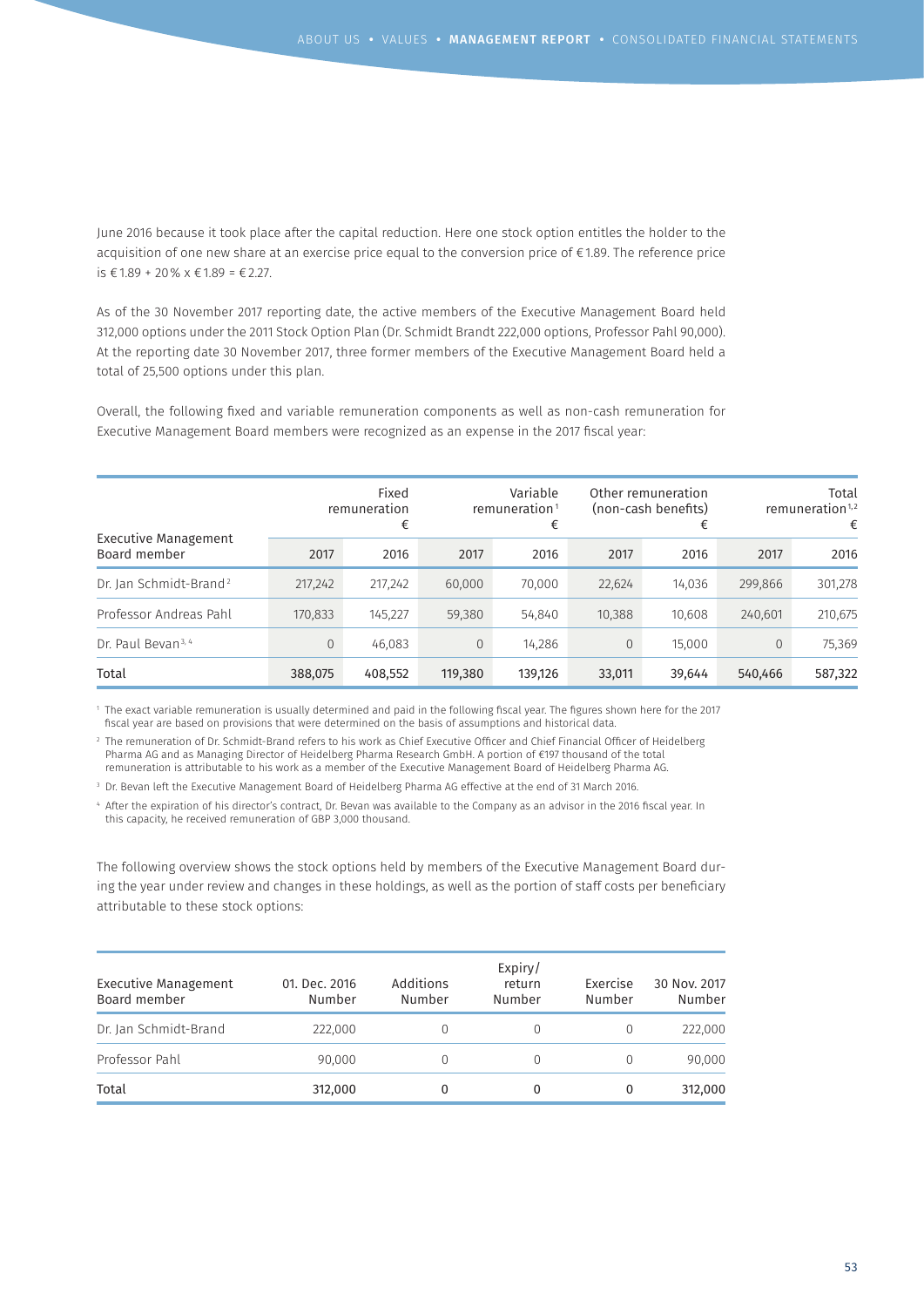| Executive Management<br>Board member | Expense in the IFRS statement<br>of comprehensive income<br>€ | Fair value of the options<br>held on 30 Nov. 2017 <sup>1</sup><br>€ |
|--------------------------------------|---------------------------------------------------------------|---------------------------------------------------------------------|
| Dr. Jan Schmidt-Brand                | 57.801                                                        | 323,611                                                             |
| Professor Pahl                       | 32.112                                                        | 126.864                                                             |
| Total                                | 89.913                                                        | 450,475                                                             |

<sup>1</sup> As of the respective issue date.

As in the previous year, no expense was recognized for former members of the Executive Management Board.

The following figures applied to the previous period:

| <b>Executive Management</b><br>Board member | 01 Dec. 2015<br>Number | Additions<br>Number | Expiry/<br>return<br>Number | Exercise<br>Number | 30 Nov. 2016<br>Number |
|---------------------------------------------|------------------------|---------------------|-----------------------------|--------------------|------------------------|
| Dr. Jan Schmidt-Brand                       | 60,000                 | 162,000             | 0                           | $\Omega$           | 222,000                |
| Professor Pahl                              | 0                      | 90.000              | 0                           | $\Omega$           | 90,000                 |
| Dr. Paul Bevan                              | 183,180                | $\Omega$            | 175,180                     | $\Omega$           | 8,000                  |
| Total                                       | 243,180                | 252,000             | 175,180                     | 0                  | 320,000                |

| <b>Executive Management</b><br>Board member | Expense in the IFRS statement<br>of comprehensive income<br>€ | Fair value of the options<br>held on 30 Nov. 2016 <sup>1</sup><br>€ |
|---------------------------------------------|---------------------------------------------------------------|---------------------------------------------------------------------|
| Dr. Jan Schmidt-Brand                       | 35,018                                                        | 323,611                                                             |
| Professor Pahl                              | 16,012                                                        | 126,864                                                             |
| Dr. Paul Bevan                              | 835                                                           | 12,700                                                              |
| Total                                       | 51,865                                                        | 463,175                                                             |

<sup>1</sup> As of the respective issue date.

## Remuneration of the Supervisory Board

In accordance with the Company's Articles of Association, the members of the Supervisory Board receive a fixed remuneration of €15,000 for each full fiscal year of service on the Supervisory Board. The Chairman of the Supervisory Board receives a fixed remuneration of €35,000 and the Deputy Chairman receives €25,000. Supervisory Board remuneration is paid in four equal installments on the last day of February and on 31 May, 31 August and 30 November of each fiscal year.